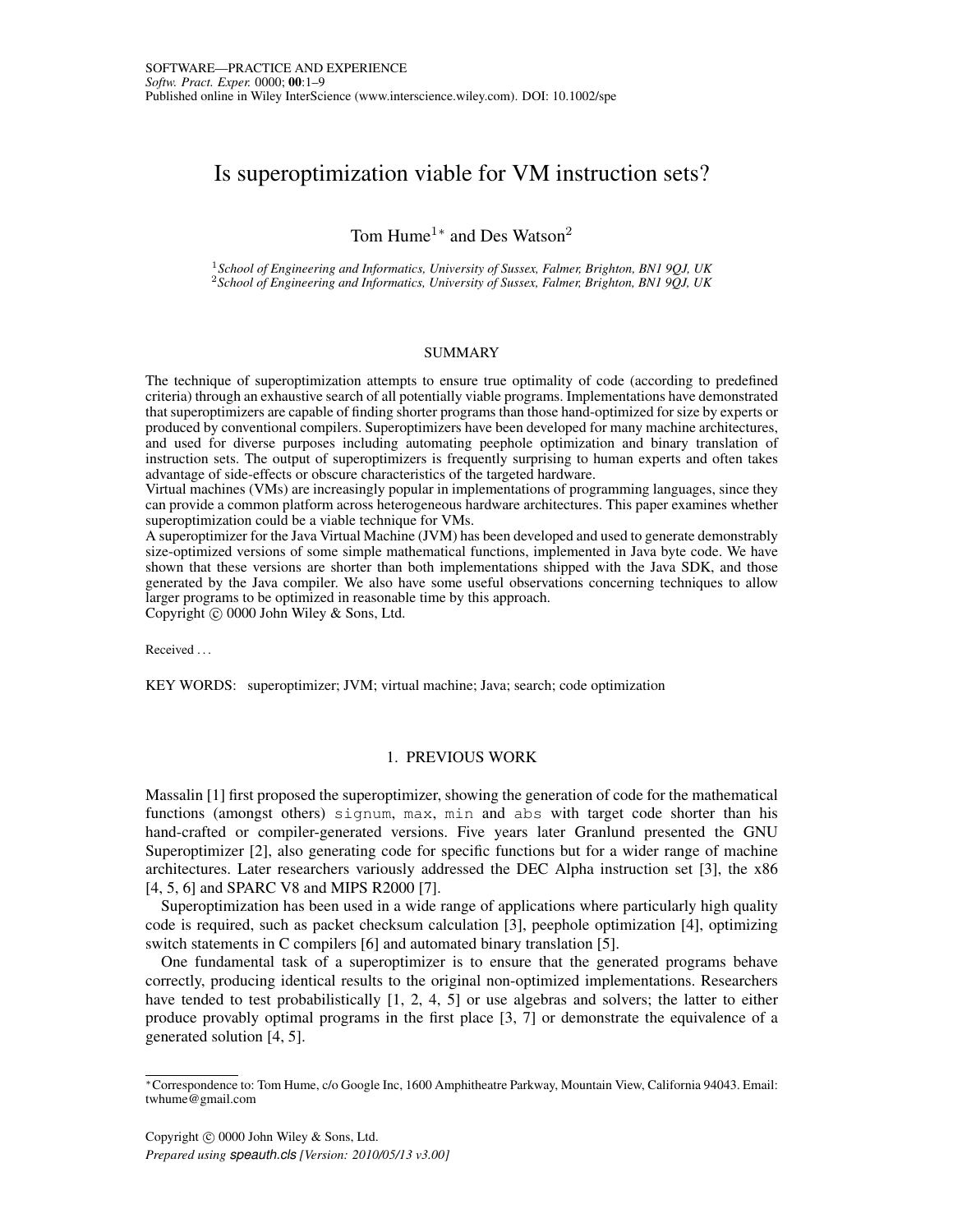### 2. METHOD

To investigate the viability of superoptimization for VMs, we:

- 1. Developed a superoptimizer for the Java Virtual Machine.
- 2. Used this superoptimizer to search for optimized versions of these mathematical functions, all of which ship as part of the Java standard libraries and thus have reference implementations:
	- (a) Math.max, which returns the greater of its two integer arguments,
	- (b) Math.min, which returns the lesser of its two integer arguments,
	- (c) Math.abs, which returns the absolute value of its integer argument,
	- (d) Integer.signum, which returns -1 if its argument is negative, 1 if positive, and 0 if  $\Omega$
- 3. Verified the generated programs both by hand and by using probabilistic testing.
- 4. Compared the bytecode of generated programs to those from the Java standard library implementations, and to the bytecode generated by the Java compiler from our own Java language implementations of these functions.

For the purposes of this project we considered code size our metric for optimization: i.e. an optimal program is the shortest possible one. This permitted clear comparison with the work of Massalin (who used the same metric), and simplified our measurements of performance. Harderto-measure metrics like run-time can be dependent on many factors outside our control (address of the program in memory, the physical environment, the way in which the JVM is implemented, etc.), though we have included some performance measurements in our results based on the metrics suggested by Maierhofer and Ertl [8].

We recognised that in an environment where bytecode is an intermediate representation (e.g. executing Java using JIT compilation), bytecode size may be a poor proxy for target code size and that longer bytecode programs could make the work of a JIT compiler easier. Nevertheless in other environments such as those where bytecode is interpreted, reductions in the size of bytecode reduce overall code size requirements.

We hoped to demonstrate the potential for superoptimization in VMs by generating shorter versions of the target functions than exist in standard libraries or are generated by a compiler. A failure to find shorter versions of any function also promised to be an interesting result, as it would demonstrate the quality of existing implementations.

# 3. IMPLEMENTATION DETAILS

Our superoptimizer was implemented using the Clojure programming language [9], a LISP implemented on the JVM which allows for in-process loading and execution of Java classes and enjoys useful abstractions for lazy sequences and parallelisation. We used the ASM library for generation of valid Java classes. This approach meant we could generate and test programs inprocess, speeding overall execution time.

The superoptimizer was run either on a Macbook Air laptop (for shorter searches) or on up to 18 Amazon EC2 high-CPU virtual machines (for longer searches). For the latter, we divided the search space between n machines such that each machine m (for values of m from 0 to  $n - 1$ ) started at the mth entry in the search space and took every nth entry thereafter. We used the syslog4j package [10] to log and aggregate results from the worker machines.

### *3.1. Limiting the search space*

To constrain the search space and allow easier comparison between our efforts and those of earlier researchers, we imposed these limitations on our generated programs:

• We permitted branching instructions like  $IFEQ$ , but only for forward branches, thus avoiding loops and possibly non-terminating programs. Multiple branches per program were allowed.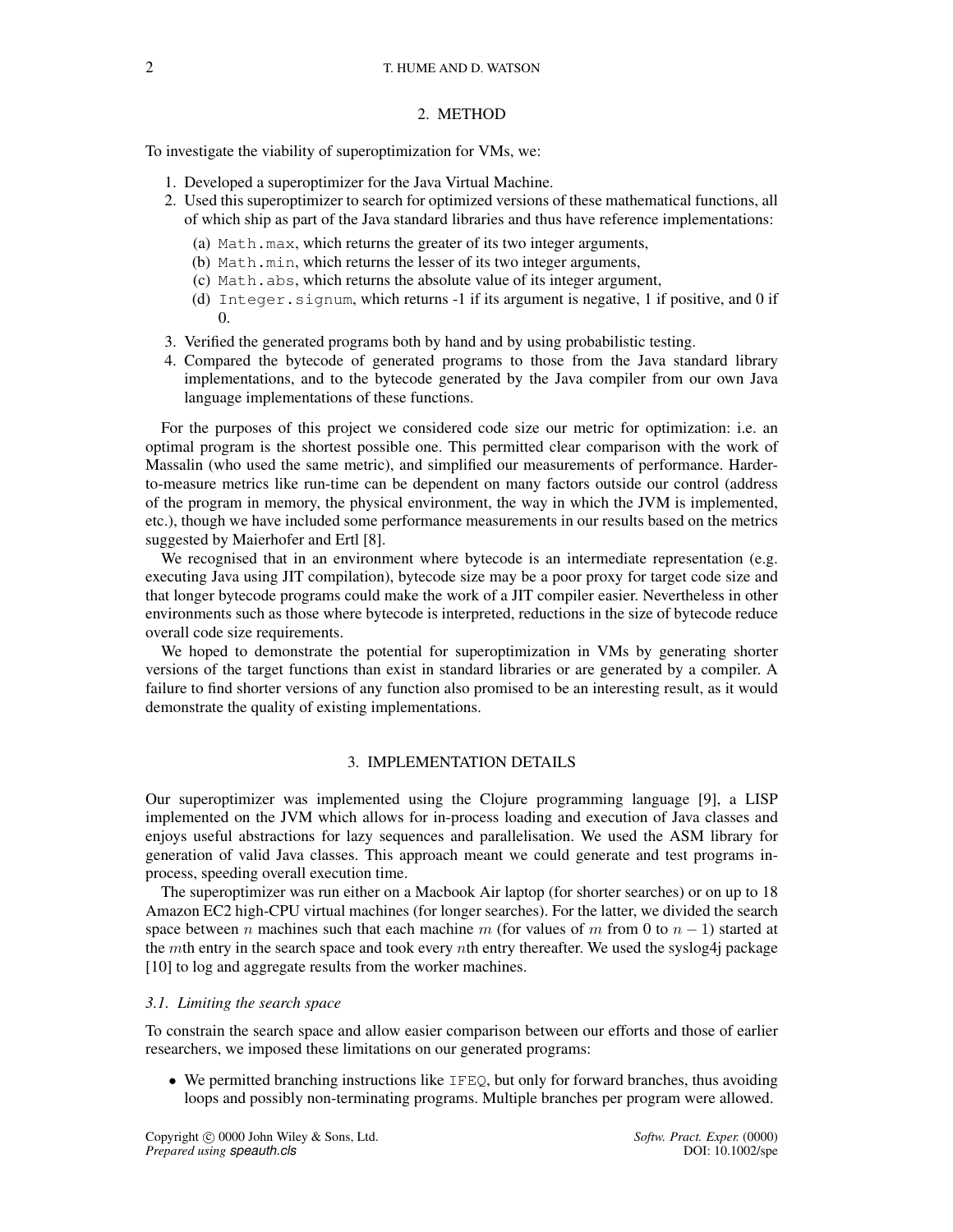

Figure 1. Search space of possible programs

- Only integer data types and operations were used (with the exception of BIPUSH, used to place arbitrary byte constants onto the stack). Arrays and Java objects were not permitted.
- Generated programs could make no use of the constant pool.
- No unconditional branching was allowed, either by the use of GOTO or by conditional branches following the push of a constant onto the operand stack.
- Programs were a maximum of 8 JVM instructions in length. This is one instruction less than the Integer.signum() implementation bundled with the Java SDK, the longest implementation of any of our target functions.
- Programs used a maximum of 4 local variables each. This allowed us to use the  $ILOAD^-n$ and ISTORE\_n shortcut instructions and avoid ILOAD and ISTORE, which reference an arbitrary number of variables. Given that we limited programs to 8 instructions, and in order to be useful a variable must be referenced twice (one read and one write), this limitation has no practical impact on our experiment.
- In searches for longer programs, we insisted that programs start by reading their argument (ILOAD\_0) and finish by returning a value (IRETURN).
- For these longer searches we also constrained the set of valid arguments to BIPUSH and IINC to a subset of possible byte values: -127, 127, 0, positive and negative powers of 2 and these last values less 1.

#### *3.2. Pruning possibilities*

An early version of our superoptimizer generated candidate sequences naively by taking the cartesian product of all permitted instructions, much as Massalin had described in his original paper [1]. It quickly became clear that exploring larger programs in this way would take far too long, and that a method which considered every possibility, no matter how quickly, was inferior to a method that was capable of pruning the search space.

To allow us to safely discard portions of the search space of possible programs, we modelled it as a tree, with each node being a sequence of Java instructions. Children of node N contained sequences prefixed by the sequence at N, thus a subset of the overall space might be as shown in Figure 1.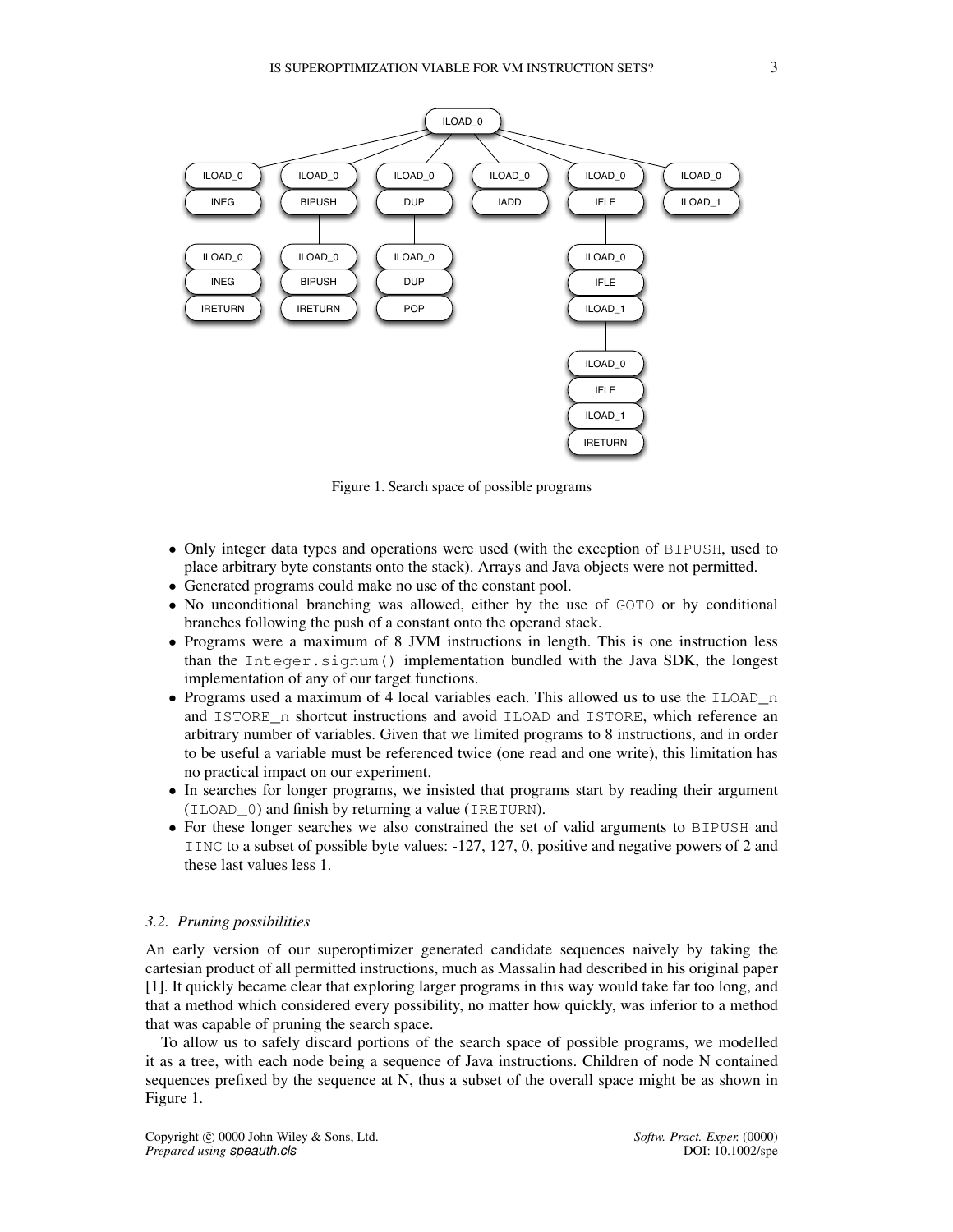This tree was traversed to produce a lazy sequence of Java programs. Initially we tried traversing the tree breadth-first, to guarantee that the first match found was the shortest. The memory requirements of this approach proved overwhelming, so we switched to a depth-first search capped to a depth equal to the maximum sequence length. Whilst this was a more efficient use of memory, it allowed us to find a longer result before a shorter one, meaning our search had to complete before we could draw conclusions from the results.

To minimise the number of programs considered, without removing potential best results, we pruned the tree of possibilities using two types of filter. *Fertility filters* determined whether the children of a given node in the tree can ever be valid. If a node was infertile, its instructions could never be the prefix of an optimal JVM program, so we could avoid considering its children. *Validity filters* determined whether a node was itself a program worth considering.

All filters were effectively performing static analysis on sequences of JVM instructions. Our filters were derived from simple axioms concerning the programs we were generating in that they must be optimized, valid sequences of Java instructions, and they must adhere to general characteristics we identified of useful programs. Some filters (e.g. StackHeightFilter) duplicated analysis done by the Java class verifier; others (e.g. InfluenceFilter) were effectively stricter than the verifier. We established through measurement that it was more effective to filter programs at this stage than to have the Java ClassLoader reject them later by throwing a VerifierError.

The filters were:

- 1. InfluenceFilter ensured the output of a program depended on its input.
- 2. OperandStackFilter ensured a program did not underflow its operand stack.
- 3. RedundancyFilter ensured an acyclical program did not repeat a state during its execution.
- 4. ReturnFilter ensured a program returned a value.
- 5. StackHeightFilter ensured that both destinations of a comparative branch had an equal stack height (as mandated by the JVM).
- 6. VariableUseFilter checked that variables were neither wastefully written to (i.e. without a subsequent read, or twice in succession without an intervening read), nor read before being written to.

#### *3.3. Checking for equivalence*

We tested for equivalence in three ways:

- 1. Each target function was specified as a set of tests. Each test was itself a function which executed the generated program, defining an input and expected output.
- 2. Sequences which passed these tests were manually checked either by hand or by writing custom Java code to exercise the generated class.
- 3. In later experiments to find an optimized signum we submitted a large number (10,000+) of random integers to the JDK Integer.signum implementation and to each of our many generated classes and compared results. This would hopefully indicate any lack of equivalence.

#### *3.4. Critique of method*

It is possible that some of the pruning techniques in our filters may have overly constrained the search space. For instance, perhaps unconditional branches are more useful than we anticipated.

Our metric for optimization was code size, measured by the number of JVM instructions. In this respect we were following previous researchers, but this metric is clearly not universally appropriate. Furthermore, in programs containing branches, multiple paths may be possible, each with a different number of instructions. We do not consider optimizing for the shortest paths, but rather for shortest overall programs.

Our equivalence testing was relatively unsophisticated. None of our testing methods, save perhaps careful manual examination, absolutely guaranteed equivalence. However we were comfortable that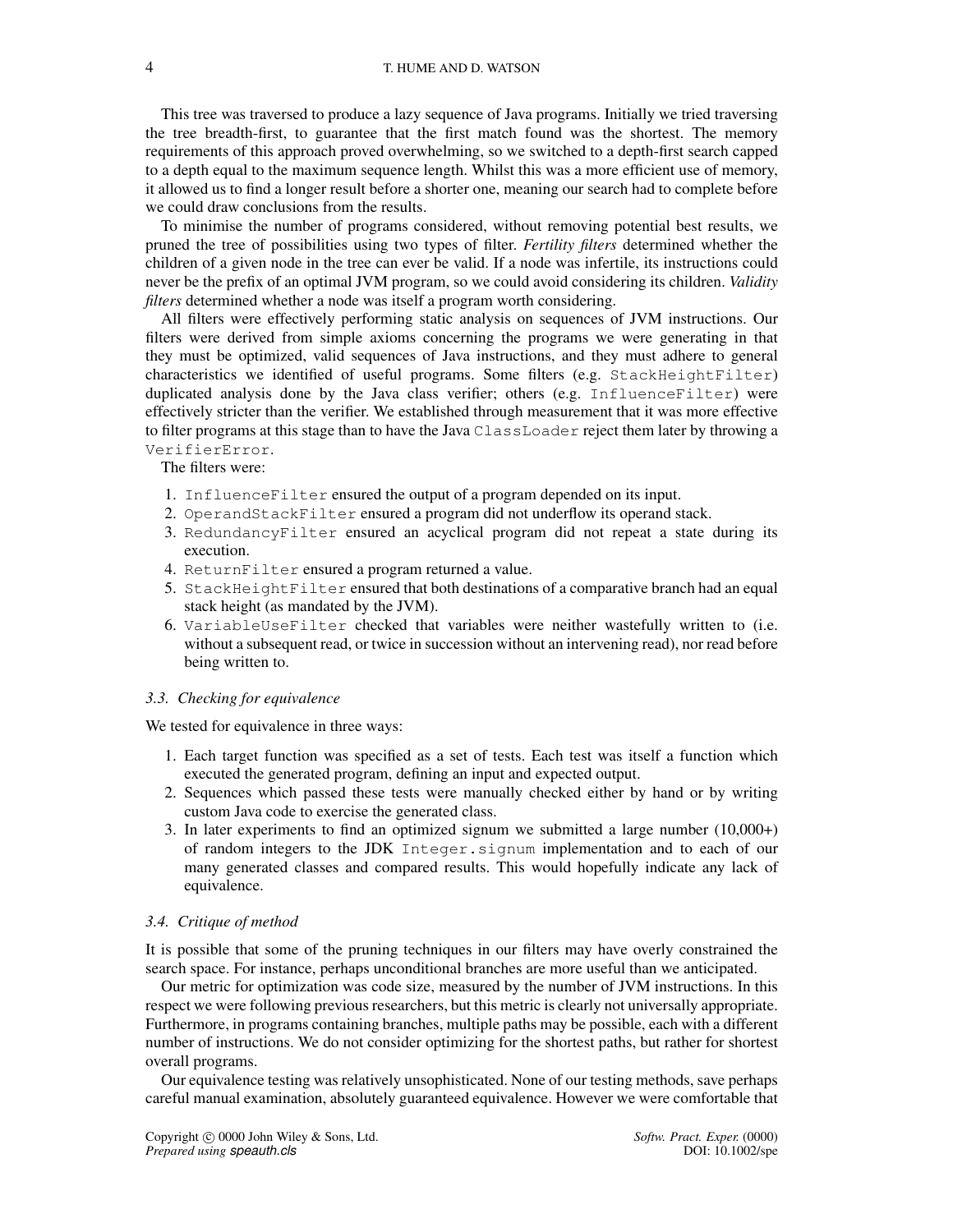for the target functions being examined, the combination of testing methods demonstrates it. More formal alternatives like abstract interpretation [11] may have a role to play here.

# 4. RESULTS

#### *4.1. Generated programs*

For each of Math.max and Math.min we found 4 programs, each 6 bytecode instructions long in just over 6.5 hours (on an EC2 instance), of the following form (represented as a Clojure sequence of opcode-argument pairs):

((:iload\_1)(:iload\_0)(:dup2)(:if\_icmplt 2)(:swap)(:ireturn))

Variations read their arguments in reverse order and substituted IF\_ICMPLTE for IF\_ICMPLT. For Math.abs, we found 4 results of length 5 in just over 1.5 hours (when run across 10 EC2 instances), of the form:

 $((:iload 0)(:dup)(:ifqe 2)(:ineq)(:ireturn))$ 

For Integer.signum, we found 64 results of length 8 in just under 27 hours, using 18 EC2 instances. These results differed in form and are discussed later.

## *4.2. Efficacy of filters*

We pruned the search space with the set of filters outlined above and measured the effectiveness of each of these filters. Figure 2 summarises the efficacy of each filter when run against a million randomly generated programs of a given length. These need not have been valid Java programs: for instance, the program (IRETURN) would be an invalid Java program, and nonetheless passed by ReturnFilter.

The run-time cost of each of these filters was individually negligible; growth in overall run-time for the superoptimizer was proportional to the growth in the size of the search space, so we felt that detailed experiments to measure the performance of individual filters were not appropriate. Programs far longer than those we tested are included in this filter analysis to demonstrate the likely performance of the superoptimizer given more resources than we could amass.

# 5. ANALYSIS

#### *5.1. Comparison of superoptimized functions to Java SDK versions*

Tables I, II and III compare bytecode for the method as shipped in the JDK (Java version 1.6.0.33, running on MacOS X), bytecode as generated by the Java compiler, and our superoptimized version of each program. Program length does not include extraneous, debugging-related, or non-essential operations. In cases where the superoptimizer produced many optimized programs of the same length, we present only one here.

The Java SDK and manually compiled versions of Math.max differ slightly, the former containing two branching JVM instructions and the latter a duplicated IRETURN; but the superoptimized version uses a DUP2 instruction and a SWAP to save one instruction. This use of JVM instructions which directly manipulate the stack with more sophisticated operations than PUSH or POP recurs throughout the superoptimized programs.

Math.min proved so similar to Math.max as to be unworthy of further examination.

Whilst the Java SDK and manually compiled versions of Math.abs are effectively equivalent (each loading their argument onto the stack at least twice, once for comparison and once for return), the superoptimized function duplicates its argument and, having used one copy for the comparison, returns the other after perhaps negating it, thus saving two operations.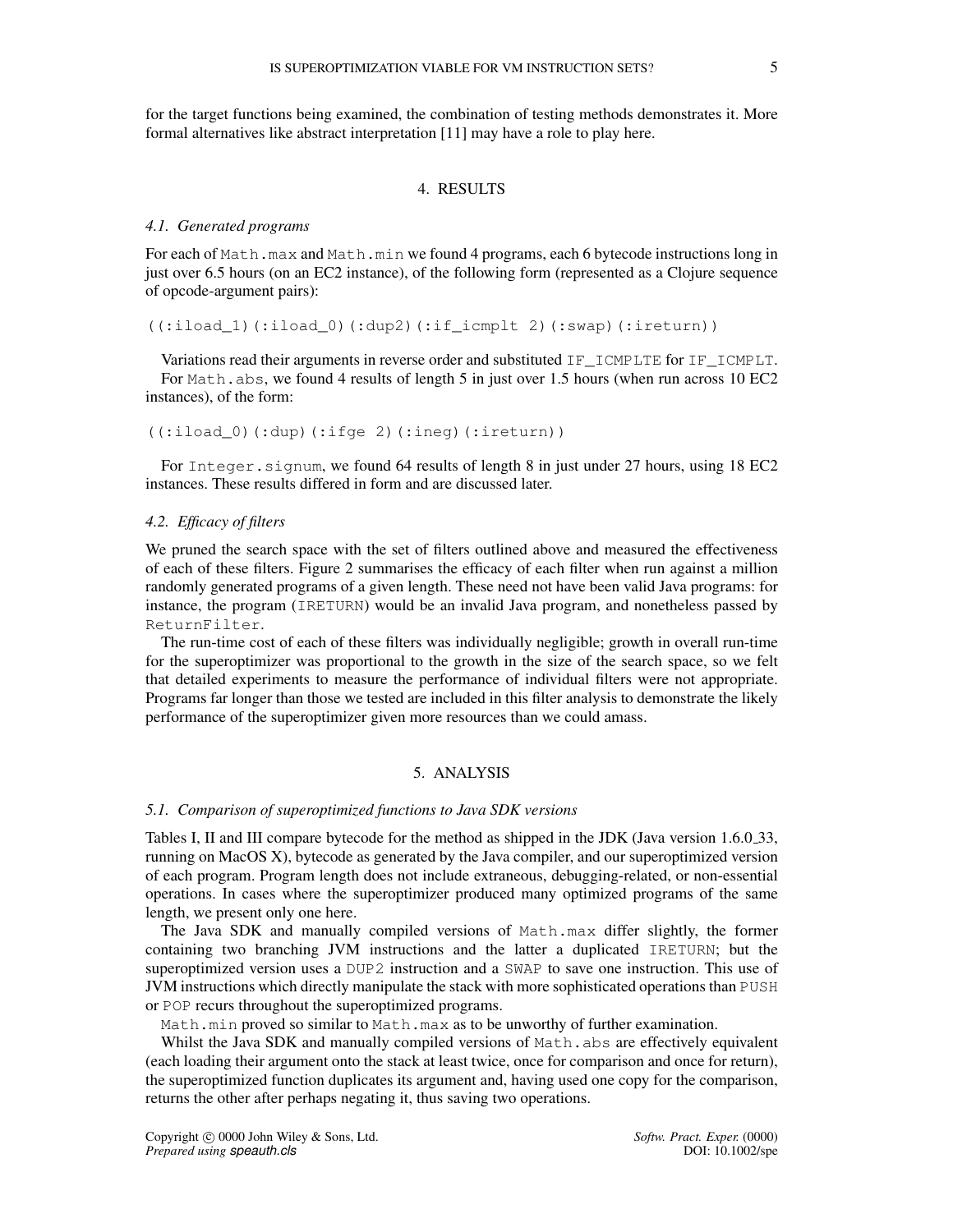# 6 T. HUME AND D. WATSON



### Performance of individual filters, at different program lengths

Figure 2. Performance of filters

| Java SDK original         |    | Manually compiled |    | Superoptimized   |
|---------------------------|----|-------------------|----|------------------|
|                           |    |                   |    |                  |
| ILOAD 0                   |    | ILOAD 0           |    | ILOAD 1          |
| ILOAD 1                   |    | ILOAD 1           |    | ILOAD 0          |
| IF_ICMPLT L1              |    | IF ICMPLE L1      |    | DUP <sub>2</sub> |
| ILOAD 0                   |    | ILOAD 0           |    | IF ICMPLT L1     |
| GOTO L2                   |    | <b>IRETURN</b>    |    | SWAP             |
| ILOAD 1<br>L1             | L1 | ILOAD 1           | L1 | IRETURN          |
| IRETURN<br>L <sub>2</sub> |    | <b>IRETURN</b>    |    |                  |
|                           |    |                   |    |                  |

Table I. Math.max

| Java SDK original                |    | Manually compiled |    | Superoptimized |
|----------------------------------|----|-------------------|----|----------------|
|                                  |    |                   |    |                |
| ILOAD 0                          |    | ILOAD 0           |    | ILOAD 0        |
| IFGE L1                          |    | IFLE L1           |    | <b>DUP</b>     |
| ILOAD 0                          |    | ILOAD 0           |    | IFGE L1        |
| <b>INEG</b>                      |    | <b>IRETURN</b>    |    | INEG           |
| GOTO L2                          | L1 | ILOAD 0           | L1 | IRETURN        |
| ILOAD 0<br>L1                    |    | INEG              |    |                |
| L <sub>2</sub><br><b>IRETURN</b> |    | <b>IRETURN</b>    |    |                |
|                                  |    |                   |    |                |

Table II. Math.abs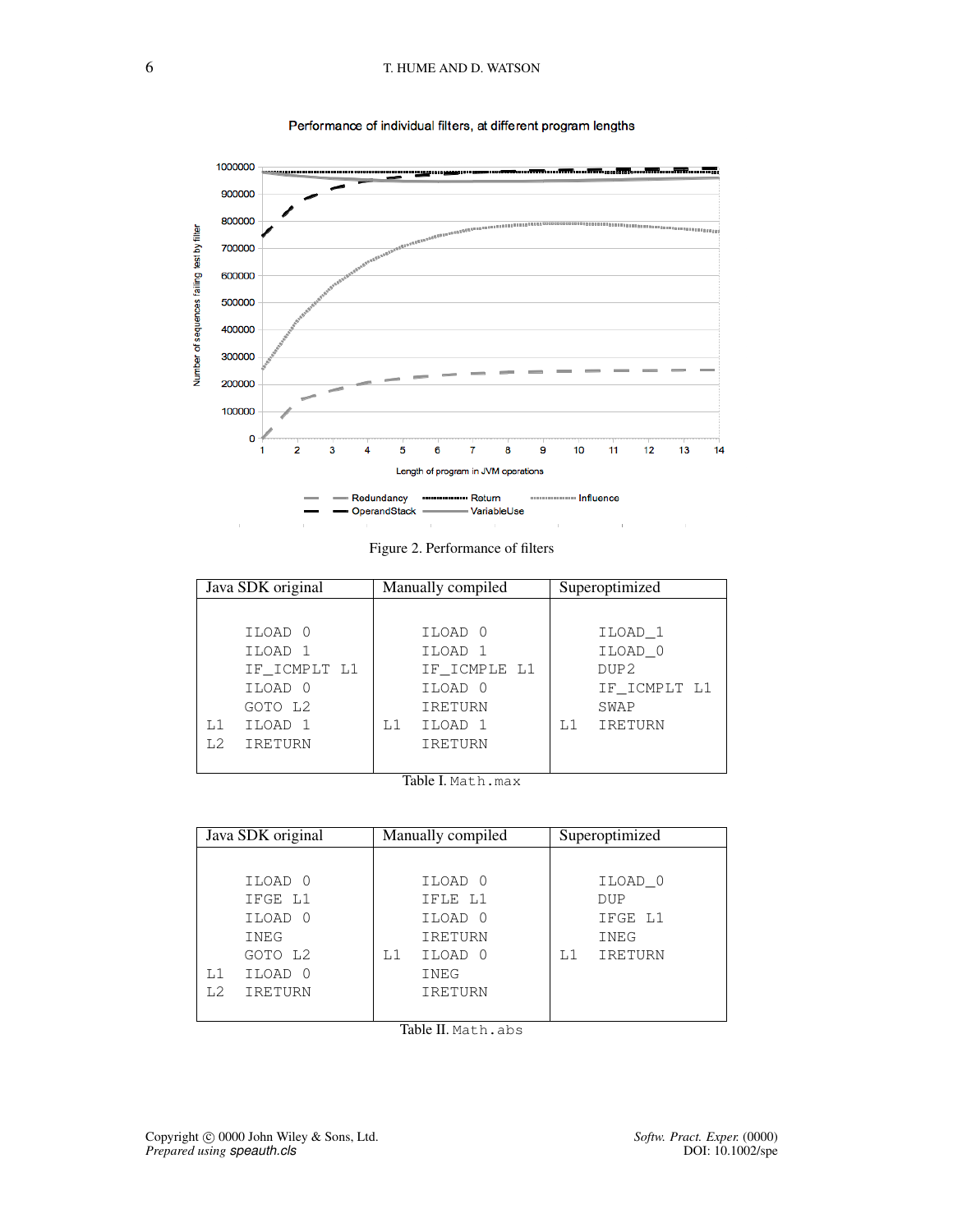# IS SUPEROPTIMIZATION VIABLE FOR VM INSTRUCTION SETS? 7

| Java SDK original |    | Manually compiled   |    | Superoptimized      |
|-------------------|----|---------------------|----|---------------------|
|                   |    |                     |    |                     |
| ILOAD 0           |    | ILOAD 0             |    | ILOAD 0             |
| BIPUSH 31         |    | IFLE L1             |    | <b>DUP</b>          |
| ISHR              |    | ICONST <sub>1</sub> |    | IFEO L1             |
| ILOAD 0           |    | <b>IRETURN</b>      |    | ICONST <sub>1</sub> |
| <b>INEG</b>       | L1 | ILOAD 0             |    | DUP X1              |
| BIPUSH 31         |    | IFGE L2             |    | IF ICMPGE L2        |
| IUSHR             |    | ICONST M1           | L1 | INEG                |
| IOR               |    | <b>IRETURN</b>      | L2 | IRETURN             |
| <b>IRETURN</b>    | L2 | ICONST 0            |    |                     |
|                   |    | <b>IRETURN</b>      |    |                     |
|                   |    |                     |    |                     |

Table III. Integer.signum

The Java SDK implementation of Integer.signum has an elegance and the feeling of having been hand-optimized by someone familiar with bitwise arithmetic. We idly wonder whether post-Massalin, implementers felt the need to deliver a strongly optimized implementation. It uses neither comparisons nor jumps and returns a result in 9 operations. The manually compiled version is slightly longer, using a more traditional pair of comparisons. The superoptimized version is an operation shorter than even the SDK-supplied version, and uses two branches and stack manipulation (DUP and DUP $_{\perp}$ X1) to achieve the same effect. Note that the Java language does not contain primitives which would map directly to these instructions.

Other superoptimized versions of the same length demonstrated different strategies, in general substituting one of the two jumps for some bitwise arithmetic. For example:

ILOAD\_0 ICONST\_M1 ISHR ILOAD\_0 IFLE L1 ICONST\_M1 **TSUB** L1 IRETURN

Using the performance measurements suggested by Maierhofer and Ertl [8] the SDK version and compiled versions of Math.max would each complete in 11 or 12 cycles (depending on input), and the superoptimized version in 9 or 10. For Math. abs the SDK version would complete in 8 or 10 cycles (depending on input), the compiled version in 9 or 8 and the superoptimized version in 7. For Integer.signum the SDK version would complete in 13 cycles, the compiled version in 6, 10 or 10 (depending on input) and the superoptimized version in 9 or 10.

### *5.2. Projections from the growth of the search space*

Both the pruned and unpruned search space sizes for JVM programs grow exponentially with instruction count. Our generated programs were longer than those found by previous researchers: 8 instructions for Integer.signum on the JVM compared to 4 on the 68020 by Massalin (though the former includes two instructions to load the argument and one to return a value, which the latter lacks). However comparison of instruction counts between different architectures gives little indication of relative performance.

A RISC machine like the JVM offers a smaller number of possibilities for each operation, and its programs tend to involve longer sequences of operations, making superoptimization searches harder.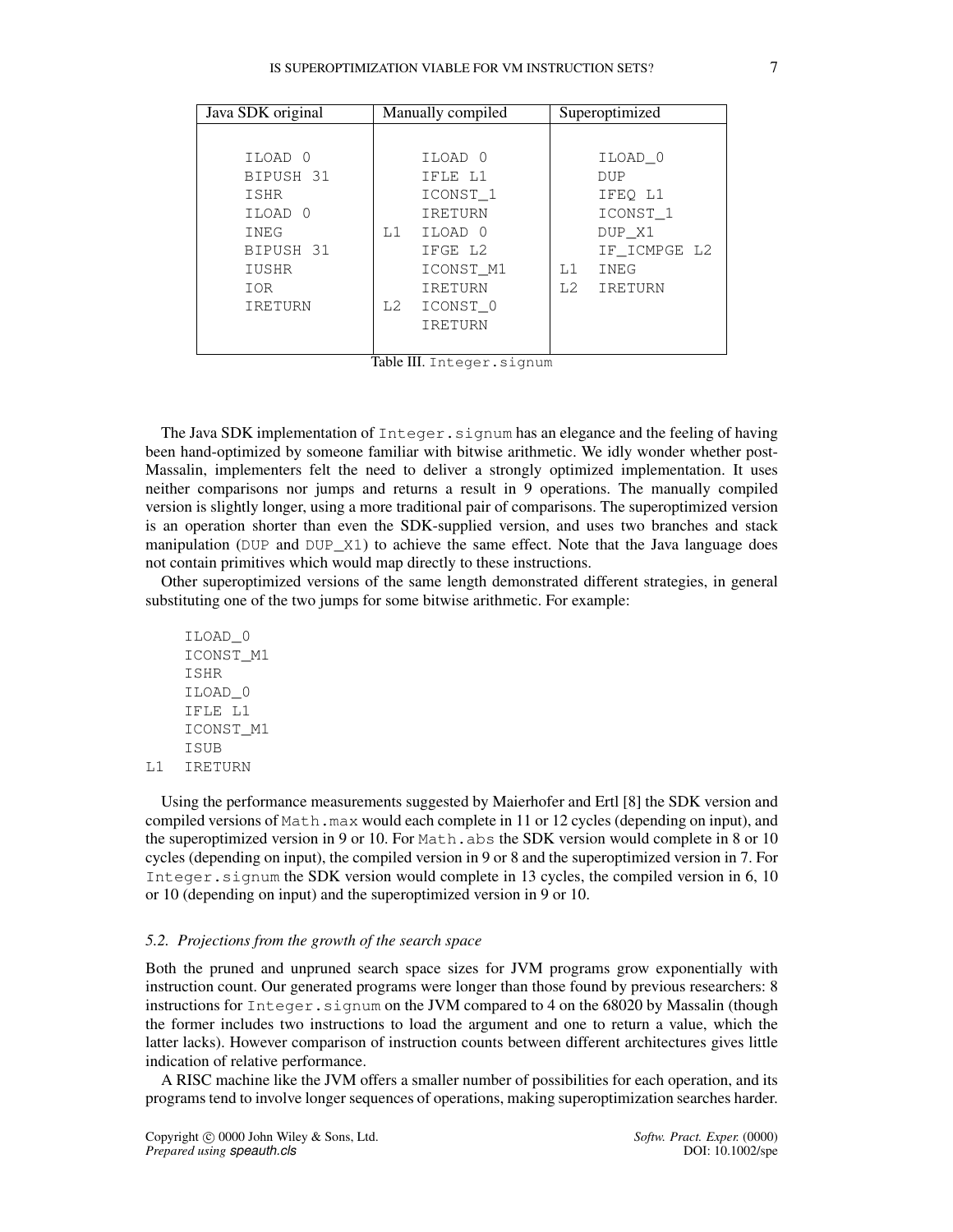| Program length in $\vert$ |            | Search space size Search space size Time to search in |                  |
|---------------------------|------------|-------------------------------------------------------|------------------|
| <b>JVM</b> instructions   | (unpruned) | (pruned)                                              | seconds (pruned) |
|                           | 548        |                                                       | 0.21             |
|                           | 300852     |                                                       | 2.27             |
|                           | 166564052  | 777                                                   | 74.31            |
|                           | N/A        | 476696                                                | 3961.71          |
|                           | N/A        | 272190286                                             | 2760453.88       |

|  | Table IV. Search space for programs of 1–5 instructions |
|--|---------------------------------------------------------|
|--|---------------------------------------------------------|

In its favour, the JVM performs most of its operations via the stack, which results in a drastically reduced search space compared to a VM which uses direct access to memory.

#### *5.3. Performance of filters as sequence length grows*

Techniques to prune the search space allow slightly longer sequences to become tractable for searching, but do not solve the underlying issue of exponential growth, as Table IV (for programs with 1 argument) demonstrates.

Figure 2 shows that the most promising filters were those which could enforce the rules of program correctness: ReturnFilter showed a near-constant performance whatever the length of the program being searched for; the OperandStackFilter tended towards slightly higher performance for programs of seven or more operations in length; and the VariableUseFilter tended downwards slightly to near-constant performance.

The InfluenceFilter was interesting in that it appeared to peak in performance at program of 9–10 operations, and then wane slowly. Two possible explanations for this are the diffusion of influence within a program over the course of its instructions, and the simplistic way in which the InfluenceFilter handled comparison instructions (proceeding forwards and thus not checking the failed-comparison case).

Our early expectation was that the RedundancyFilter might be more useful than measurements suggested. It would appear that only approximately a quarter of our randomly generated Java programs more than 7 operations long contain any redundancy.

### 6. CONCLUSIONS

Pruning methods based on ensuring the validity of generated programs (OperandStackFilter, VariableUseFilter, ReturnFilter) delivered significant and useful benefits, but their efficacy tended towards a constant factor over time, whilst the search space grows exponentially. To look for longer programs, it seems that we will require either further filters of similar or better efficacy (which do not overlap with existing filters) and/or significantly more computing resources on which to run the superoptimizer. Neither strategy scales to find arbitrary length optimized programs.

As Massalin noted in his original paper: *One of the most interesting results is not the programs themselves, but a better understanding of the interrelations between arithmetic and logical instructions*. In many of the generated programs we saw JVM stack operations used in an extremely elegant fashion to produce shorter programs (as with Math.max). In one example, Integer.signum, we saw stack and arithmetic operations combined to produce non-intuitive code which is shorter than the version shipped with the Java SDK, which appears to have been hand-optimized by experts.

We discovered shorter implementations of mathematical functions than those produced by a compiler or bundled with the Java SDK, for each of the non-trivial functions tested including Integer.signum. Given that we examined every viable program shorter than the implementations we have discovered, we can be sure that these implementations are optimal with respect to size.